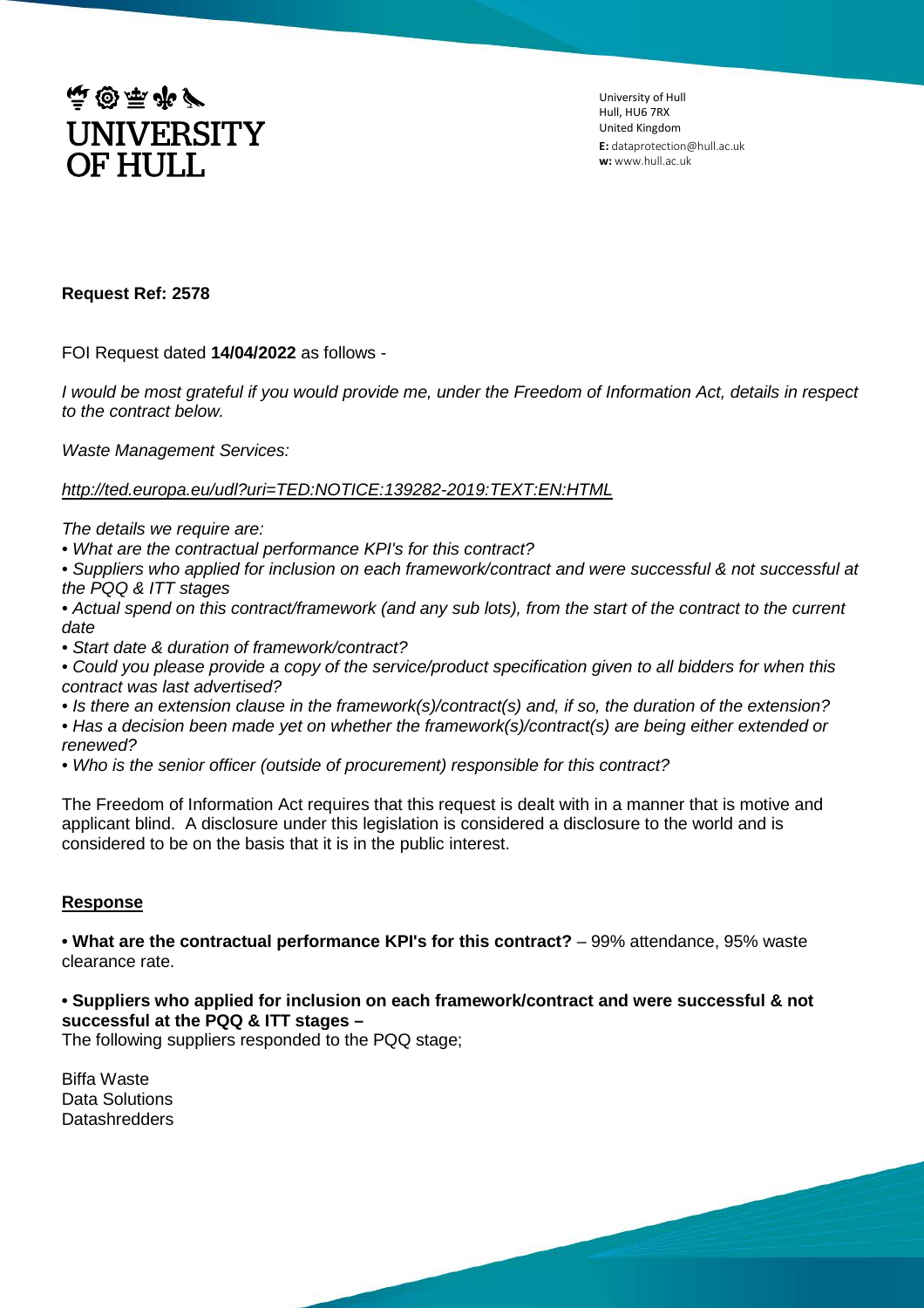Enviromail Lili Waste Mark Rose Mitie Waste Refood UK Shred Station Shredall & SDS Shred-It Veolia Waste Cost Reduction Services **WasteCare** 

The following suppliers were taken through to submit a bid at ITT stage;

Biffa Waste Refood UK Shred Station Shredall & SDS Shred-It Veolia Waste Care

From the ITT stage, Veolia and WasteCare were successful and taken through to contract award.

**• Actual spend on this contract/framework (and any sub lots), from the start of the contract to the current date** – circa £336k up to end Feb 2022

• Start date & duration of framework/contract? – 1<sup>st</sup> October 2019 for initial period of 2 years.

**• Could you please provide a copy of the service/product specification given to all bidders for when this contract was last advertised?** – Please find attached.

**• Is there an extension clause in the framework(s)/contract(s) and, if so, the duration of the extension?** – There is a 2-year extension clause, calculated in annual increments.

**• Has a decision been made yet on whether the framework(s)/contract(s) are being either extended or renewed?** – The contract is already into year 1 of the extension period (1<sup>st</sup> October 2021 – 30<sup>th</sup>) September 2022).

**• Who is the senior officer (outside of procurement) responsible for this contract?** – Andrew Squire, Sustainability & Environmental Manager, University of Hull.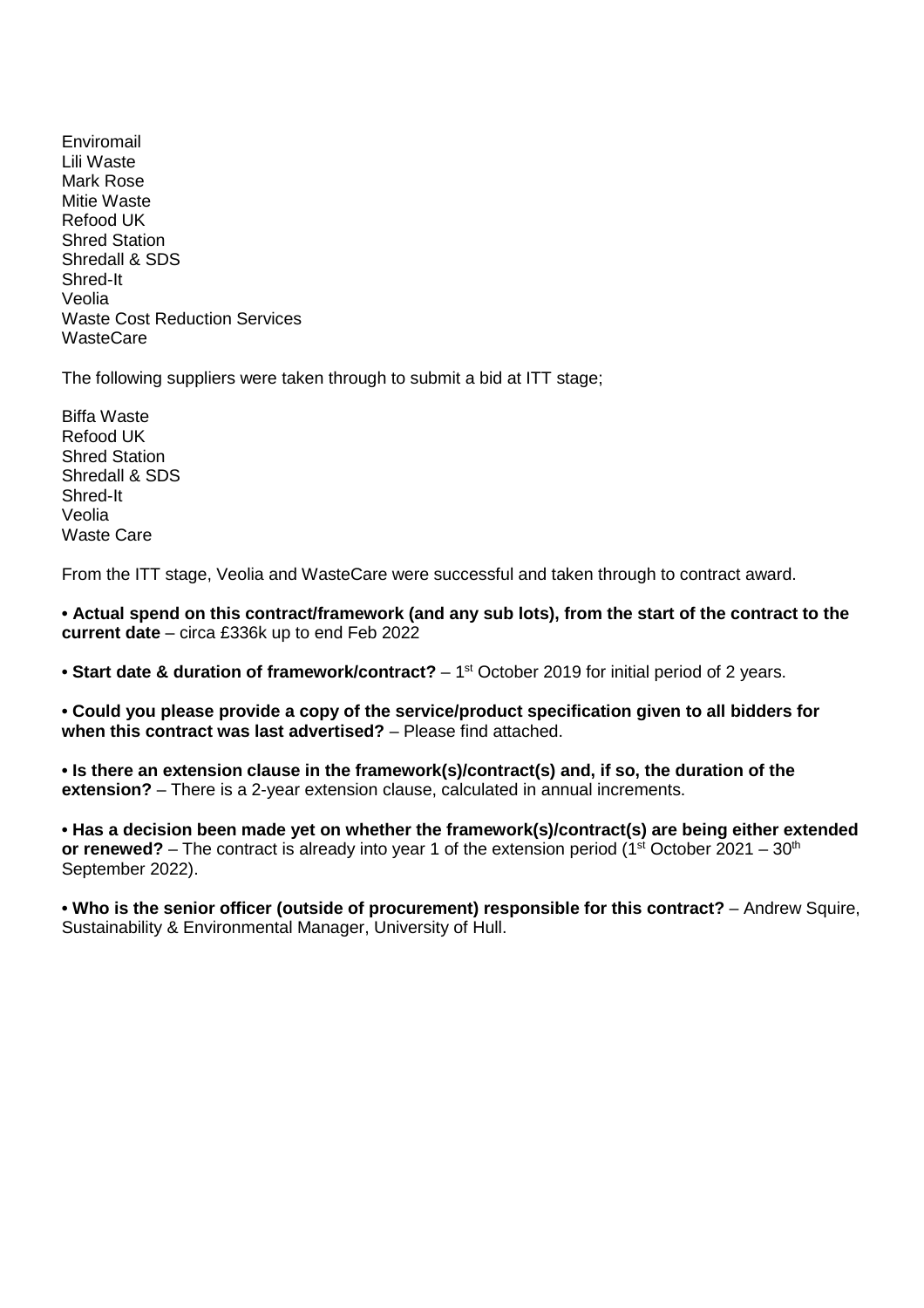#### **Section 2 – Specification of the Requirement (Scope) 2.1 Introduction**

## **The University of Hull**

The University of Hull was founded in 1927 – originally as University College Hull. The foundation stone was laid the following year by the Duke of York (later King George VI, of The King's Speech fame) and it opened for business with 39 students and 14 'one-man' departments. UOH now has more than 16,000 students and around 2,500 employees, including more than 1000 academic staff.

It is committed to providing its students with top-class facilities and an ideal environment in which to live and learn. Its undergoing [a £200 million -campus wide project](http://www2.hull.ac.uk/theuniversity/building-for-the-future.aspx) to dramatically improve buildings and facilities. This recently has been a £28-million health campus,£15 million investment in new sports facilaties £7 million investment in Conference and catering facilaties along with planned new luxury student accommodation .

UOH is currently undertaking a major strategic exercise to identify future needs and demands of the student base in order to understand the 'size and shape' of UOH going forward. This will result in a series of further investment projects which will enhance the student offering and elevate the overall University standing both nationally and internationally.

### **Current Service Provision**

The University is currently serviced by a number of contractors who provide Trade waste Containers on a weekly basis or call off basis on its Campus on Cottingham Road and its near by Lawns Halls of residence .

# **Contract Specific Requirements**

The aim is for the University to contract with a Supplier(s) with a view to reducing its costs , but also to increase levels of service ,increase recyling levels and provide social value

The University has determined the waste it generates can be divided into 6 waste streams or Lots

The University require Organisation (s) that can provide Waste Management and Disposal for one or more of the lots outlined below.

Tenderers should note that the bins sizes and locations quoted are for the current service provision . The University's requirements may be subject to change as the size and shape and use of buildings change over the course of the contract(s).

The University requires a supplier who it can work with and show flexability to provide the most appropriate solution for its waste streams and its source over the contract period as bin sizes/locations may change as well as how a waste stream is ultimatly treated and desposed of.

You are invited to bid for the provision of one or more lots: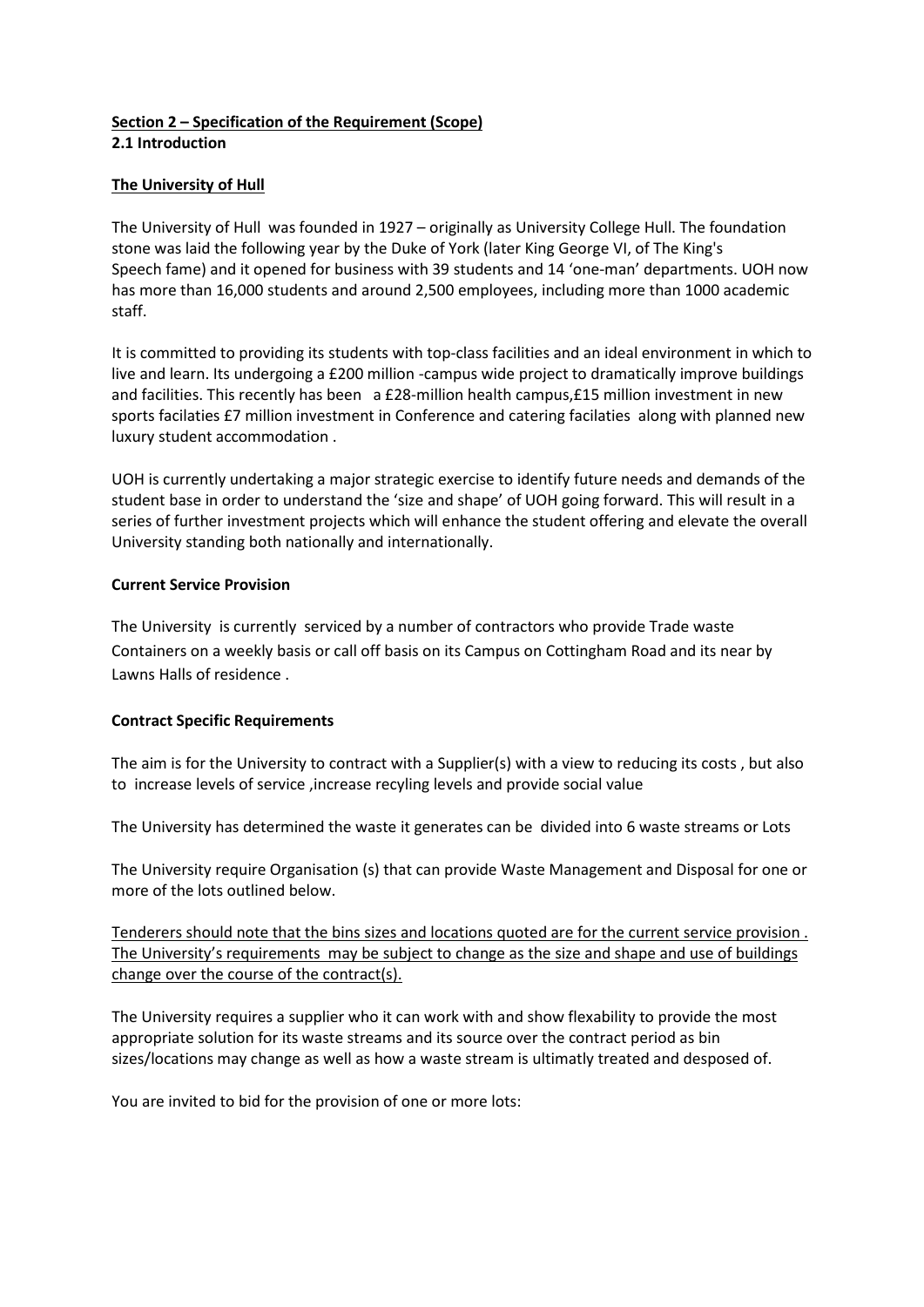#### **Lot 1 Scheduled General Waste Collection**

- Land fill /Contaminated waste
- Hard Recycled Waste Cardboard ,Plastics and Tin Cans ,Glass , etc

The University seeks a contractor who can collect Waste stored in specialist Trade waste containers provided by the contractor which are emptied on a scheduled weekly basis from various locations throughout the UOH main Campus of a residential or accademic source.

This waste is disposed off in a legal and controlled manner, being recycled, going to landfill or burnt to produce energy.

Currently general Non –Hazardous Industrail waste is collected 3 times per week on a Monday ,Wednesday and Friday .

Recycled waste is collected 2 times per week on a Tuesday and Thursday

Contractors are requested to price on this basis however the frequency of collections and number of bins required could change over the course of the contract due to changes in shape and scale of the University.

Collection days and times would be mutually agreed with the contractor and the University normally being timed to ensure the minimum possible contact with students and staff i.e early mornings or evenings

| <b>Bin Type</b>                        | 1100ltr<br>Genera | 1100lt<br>r<br><b>MDR</b> | 240ltr<br>Pape | 240ltr<br>Glas<br>S | <b>Drums</b><br>(toner<br>cartridges | 660ltr<br>Cardboar<br>d<br>/Plastic | 240ltr<br>Glas<br>S | 660ltr<br>Genera | 660lt<br>r<br><b>MDR</b> | 120ltr<br>Glas<br>S | 120ltr<br>Pape |
|----------------------------------------|-------------------|---------------------------|----------------|---------------------|--------------------------------------|-------------------------------------|---------------------|------------------|--------------------------|---------------------|----------------|
| Dennison                               | 1                 | $\mathbf{1}$              |                |                     |                                      |                                     |                     |                  |                          |                     |                |
| Raines House                           | 1                 | $\mathbf{1}$              |                |                     |                                      |                                     |                     |                  |                          |                     |                |
| Venn                                   | 5                 | $\overline{4}$            |                |                     | $\overline{4}$                       |                                     |                     |                  |                          |                     |                |
| Ryton                                  | 4                 | 3                         |                |                     |                                      |                                     |                     |                  |                          |                     |                |
| Dearne/Skell                           | $\overline{2}$    | $\overline{2}$            |                |                     |                                      |                                     |                     |                  |                          |                     |                |
| Loxley/Leven<br>(rear)                 | $\overline{2}$    | 1                         |                |                     |                                      |                                     |                     |                  |                          |                     |                |
| Fenner                                 | $\overline{5}$    | 6                         | 1              |                     |                                      |                                     |                     |                  |                          |                     |                |
| <b>BJL</b> (rear)                      |                   |                           |                |                     |                                      | 1                                   |                     |                  |                          |                     |                |
| BJL (café)                             | $\overline{5}$    | $\overline{2}$            |                |                     |                                      |                                     |                     |                  |                          |                     |                |
| $\underline{AS3}$                      | 1                 |                           |                |                     |                                      |                                     |                     |                  |                          |                     |                |
| Canham Turner                          | $\overline{5}$    | 4                         |                | 1                   |                                      |                                     | $\overline{2}$      |                  |                          |                     |                |
| Courtyard<br><b>Halls of Residence</b> |                   |                           |                | 9                   |                                      |                                     |                     | 31               | 24                       |                     |                |
| <b>Student Union</b><br>(rear)         | 13                | 9                         |                | $\overline{3}$      |                                      |                                     | 4                   | $\mathbf{1}$     |                          | $\overline{2}$      | 1              |

Refer to Fig 1 below illustrating current container numbers ,sizes and their location Fig 1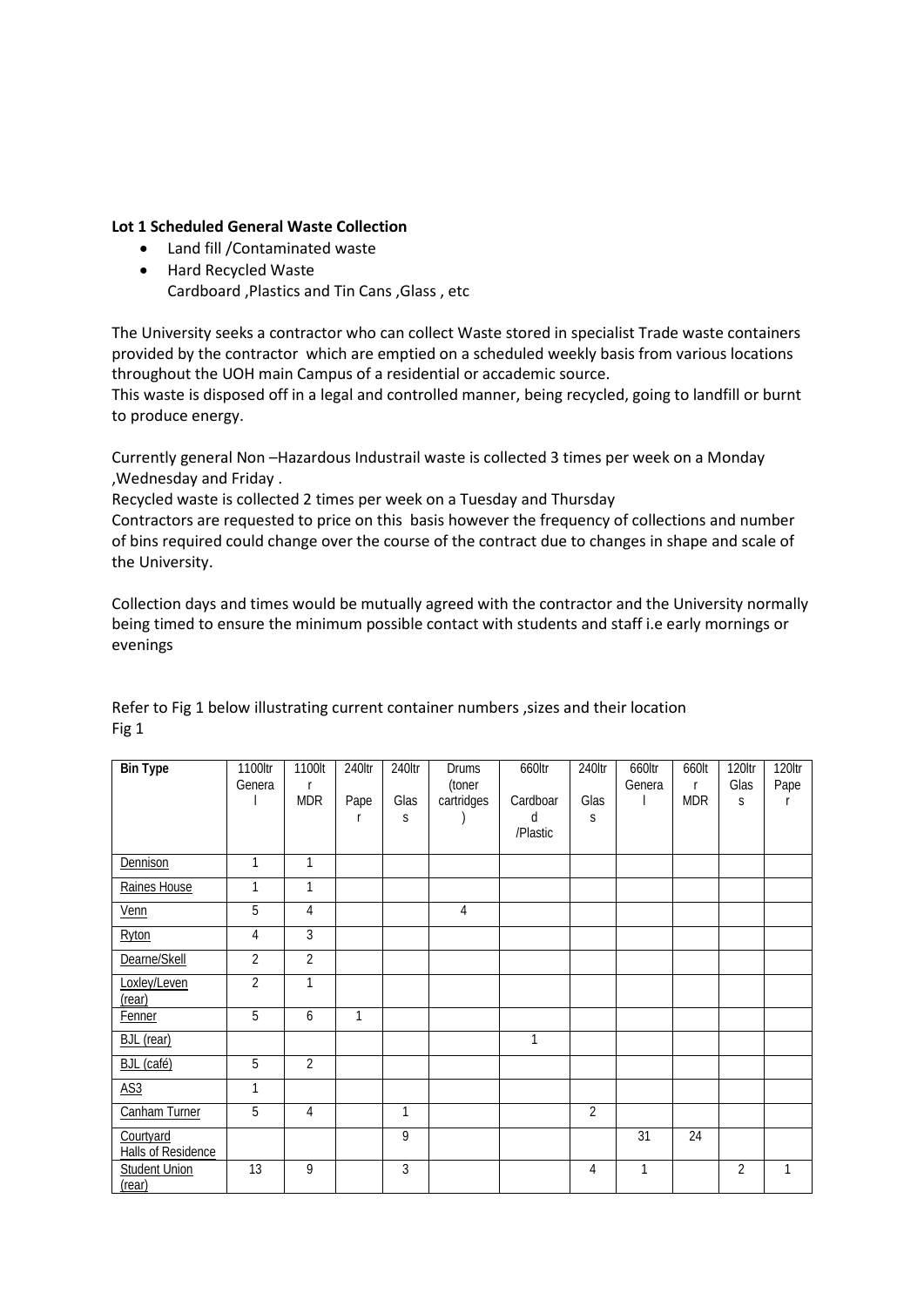| <b>Student Union</b><br>(Asylum rear) | ി  |    |               |   |              |   |    |    |   |  |
|---------------------------------------|----|----|---------------|---|--------------|---|----|----|---|--|
| CPS                                   |    |    |               |   |              |   |    |    |   |  |
| <b>Sports Pavilion</b>                |    | C  |               |   |              |   |    |    |   |  |
| Sports Centre<br>/Beacon              | 3  |    |               |   |              |   |    |    |   |  |
| Wlberforce                            |    | 4  |               |   |              |   |    | C  |   |  |
| <b>Taylor Court</b>                   | 6  | 5  | $\mathcal{D}$ |   |              |   |    |    |   |  |
| Hardy/Chemistry                       | 4  | 5  |               |   |              |   |    |    |   |  |
| Cohen                                 | 4  | C  |               |   |              |   |    |    |   |  |
| Total                                 | 68 | 52 | 16            | 4 | <sup>1</sup> | 6 | 34 | 26 | າ |  |

## **Lot 2 WEEE or Hazardous Waste**

Waste collected on a call off basis constituting such items as Fridges , Chemicals, Batteries , Flourecent Tubes or other items which have to be disposed of in a controlled manner .(This would not be computer hard ware or other items covered by Data Protection laws and regulations.) "General" WEEE waste is currently stored for disposal and collected on a call off basis from a 35yd RORO within a compound.

The University requires the Fridges ,Chemicals,Batteries and Flourecent tubes to be collected on a call off basis from a central compound.

The contractor is to supply a 35yd RORO or equivalent on a long term basis and collect the General WEEE waste on a call off basis.

## **Lot 3 Confidential Waste**

Confidential Paper waste collected by the contractor in paper sacks provide by the contractor on a bi-monthly or call off basis from the Porters room .This is shredded and disposed of in a controlled manner in accordance with Data Protection laws and regulations.

The University produces 65 sacks per week .Each sack has a capacity of no more than 20KG of paper The University seeks a contractor who can provide this service using paper sacks.

It would be open to an alternate solution using a 240ltr hard bin from which waste is collected by the contractor from 20 designated collection points within University Premises provided there is a quantifyable commercial and/or logistical benefit ..

### **Lot 4 Ad Hoc Skip/RoRo Hire**

The University seeks a contractor who can provide a Waste disposal service using various skip/RoRo sizes which are either hired continually or temporarily to suit which are emptied on a calloff basis. The University currently has three long term hired 20yd ROROs used for green waste, metal waste, and general waste.

### **Lot 5 Food Waste**

Food Waste Generated via UOH Cafés ,Bars and Restuarants and residential properties Such Waste is collected in specialist containers and/or wheelie Bins provided by the contractor emptied on a weekly basis from various locations throughou the UOH.

The University currently has 11 number 240ltr waste containers at 3 locations on its main campus , its desire is for a contractor who can provide a compostable waste system i.e Cardboard Containers containing food are able to be put in the disposal bin which can be part of a bio-digestion process.

### **Lot 6 Furniture & Timber**

The University requires a service for the disposal of Furniture or Timber surplus to requirements due to the refit of Buildings and its facilities which may still have some use as is or can be used again or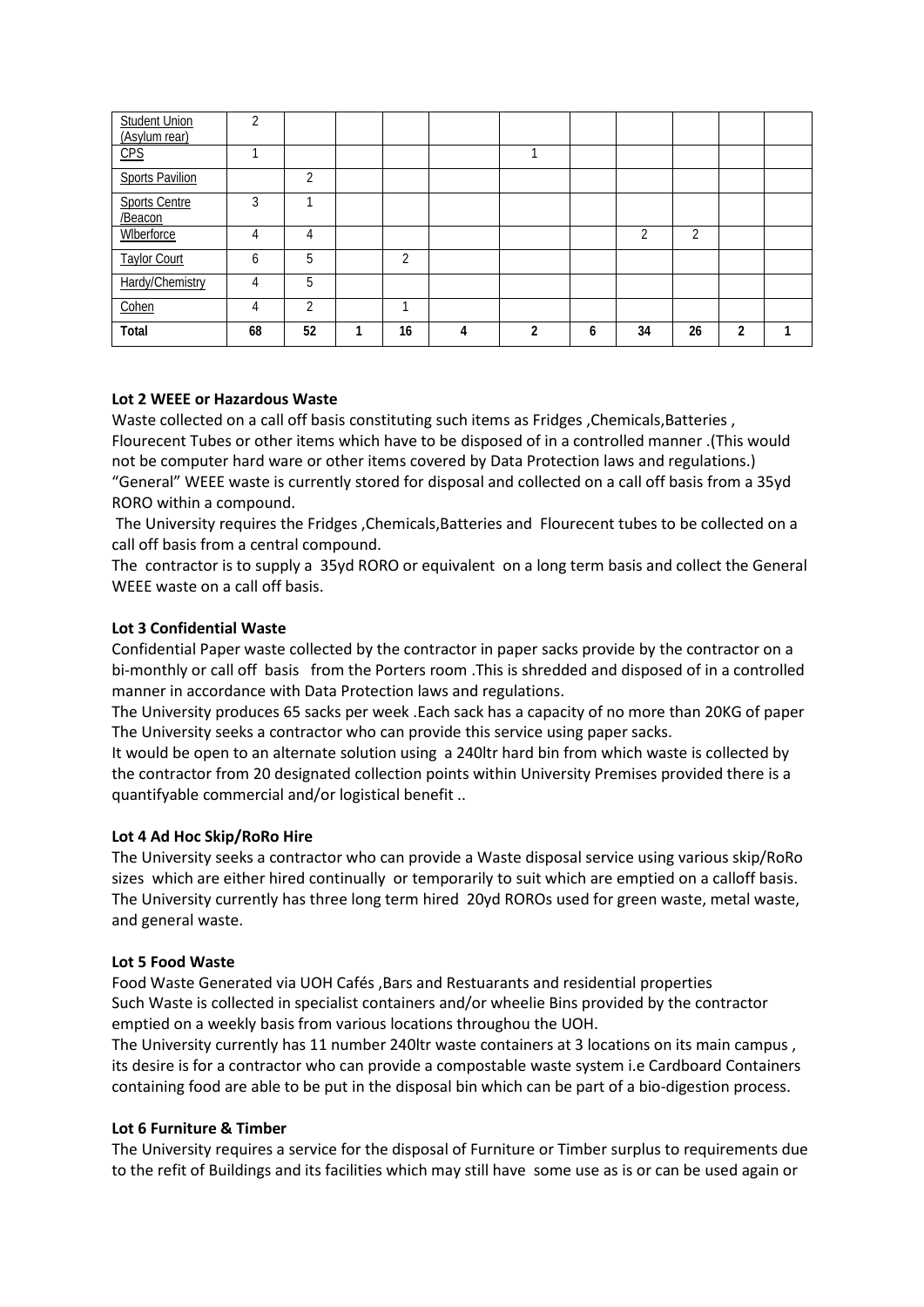repurposed Currently stored in various locations /compounds throughout the UOH or available on the day of clearence.

Offers are sought from contractors who would be able to dispose of this furniture or Timber in a socially responsible or beneficial way on a cost neutral basis for the University.

The above 'lots' will hereafter be collectively referred to as **Lots** and individually as a **Lot.**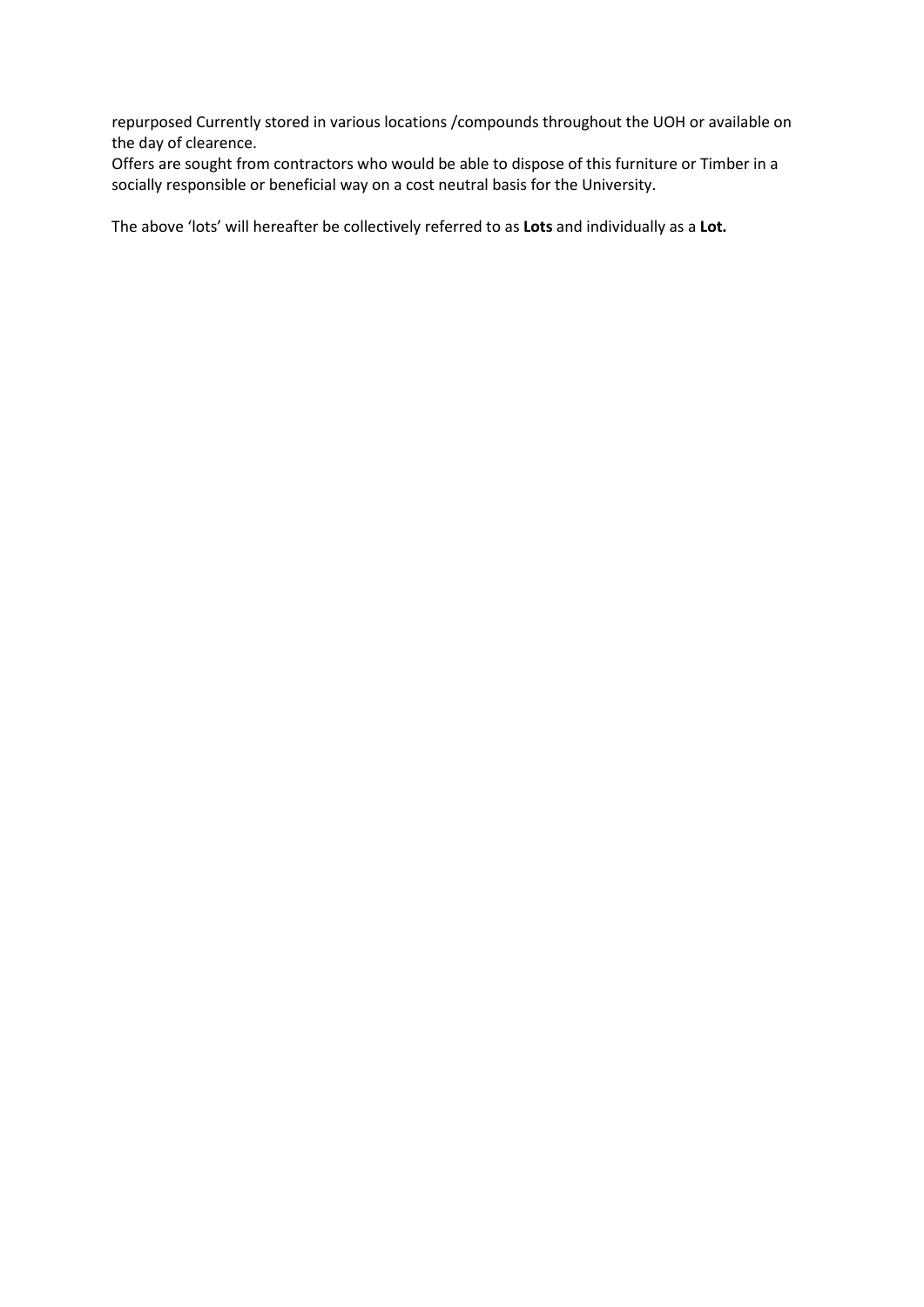### **2.2 Specific Requirements**

### 2.2.1 Registration:

For any relevant lots, and where applicable the Contractor shall be registered with a waste regulation authority. The Contractor must provide, appropriate documentation clearly identifying that they are registered with a waste regulation authority.

The Contractor shall ensure that any carrier or disposer involved in the provision of the services must be licensed to carry the waste that is required as part of the services for each Lot applied for. The Contractor shall provide license details in respect of any such disposer or carrier.i.e If they use a Subcontractor .

### 2.2.2 Transfer Notes:

As part of the contract(s) the Contractor(s) shall be expected to provide the University with all waste transfer notes.

## 2.2.3 Health and Safety

The Contractor(s) will be expected to comply with all applicable UNiversity policies in relation to health and safety when visiting University Premises.

## 2.2.4 Site Visits:

The University expects Contractor(s) who wish to tender for the services to attend the University's sites prior to submitting the tender. The University shall deem all responding Contractor(s) to have inspected the site to ascertain the nature of the works, conditions particular to the site, including access arrangements, and all other matters affecting the execution of works prior to submission of the tender.

# 2.2.5 Supply of Plant and Equipment and Identification The Contractor(s) will be expected to supply all plant, equipment and personal protective clothing required to undertake the services.

All Contractor's staff, agents and workers must wear suitable protective clothing at all times when on University premises and such clothing must be clearly labeled with the Contractor's company name.

All Contractor's staff shall carry personnel identification, issued by their employer, on them at all times whilst on University premises.

# 2.2.6 Spillages:

The Contractor is to take all reasonable steps to avoid accidental spillages or discharges to the surface water drainage system. If applicable to the Lot tendered for the Contractor shall provide a method statement showing what steps will be taken in the event of a spillage which should include automatic notification to the University's Health and Safety Office.

### 2.2.7 Disturbance:

The Contractor shall prohibit employees from causing any unreasonable disturbance whilst on the University's site, this includes, but is not restricted to, the use of radios, cat calling or the use of horns (except the use of reversing alarms).

2.2.8 Alterations to service requirements: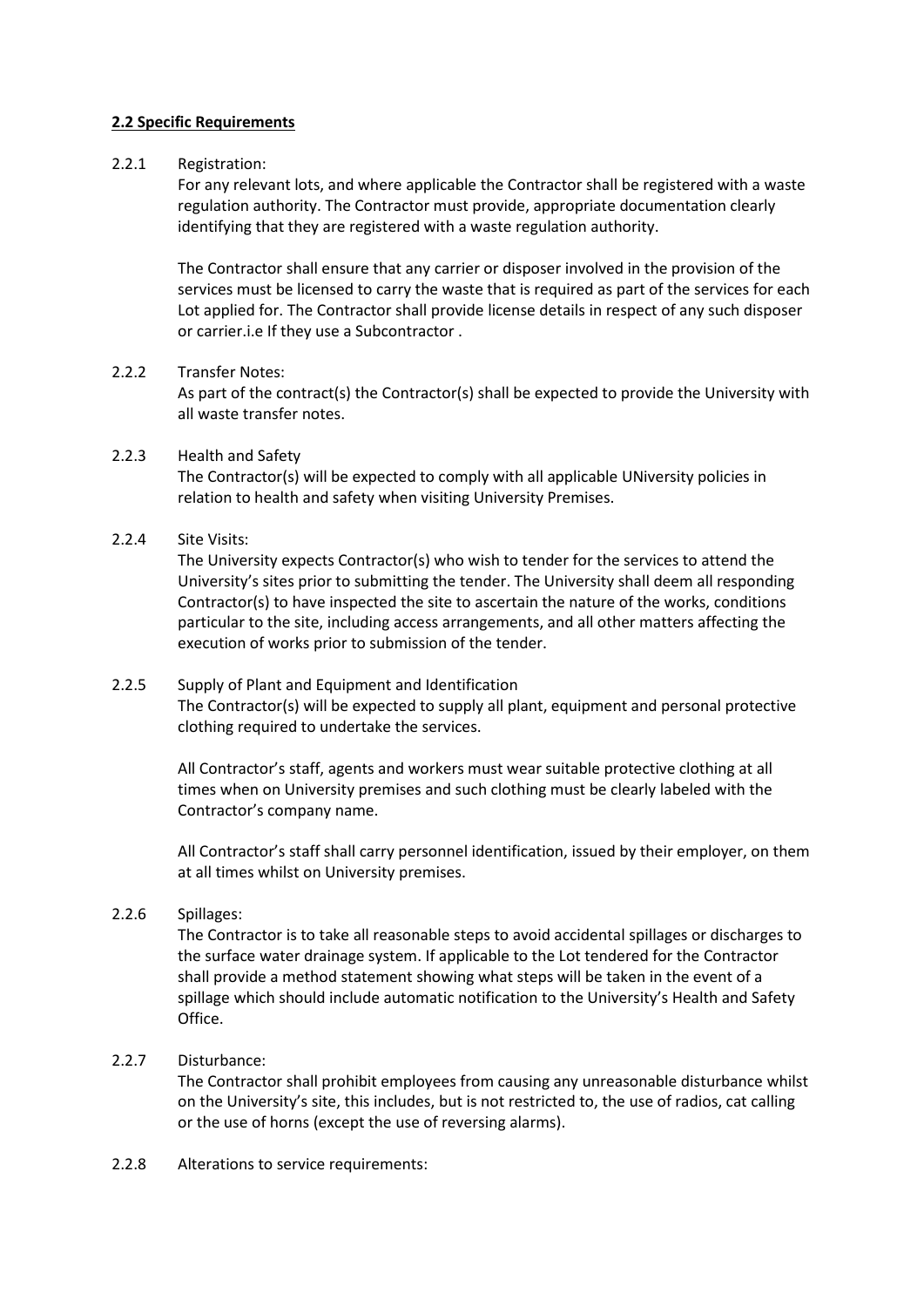In the event of building alterations or changes in the building's use which necessitate changes in the number of, type of, or location of bins and/or waste containers, or access to the bins and/or waste containers documented within the PQQ or the Invitation to Tender the University will review the position with the Contractor. The University expects that in such circumstances the overall cost of the works shall be adjusted in accordance with the rates in the contract(s).

### 2.2.9 Improvement and/or Expansion of Service

The Contractor shall look to continuously improve the service it offers and inform the University of opportunities to improve and/or expand the Service in accordance with the policies of the University. The University may curtail any form of activity or service that is not in accordance with the service policies or standards of the University.

The University may seek to extend the service into other areas during the period of the Contract, and will undertake to consult with the Contractor to establish mutually acceptable methods and changes.

#### 2.2.10 Service Parameters

The Authorised Officer shall reserve the right, during the period of the Contract, to increase or decrease the number of buildings and sites covered by this contract. The University and Contractor will be required to accept a reasonable tolerance regarding the accuracy of plans and measurements supplied as part of this Contract.

#### 2.2.11 New Technology and Innovation

This Specification has been written using knowledge and understanding of current levels of technology, working methods and available equipment. As new methods, or equipment are developed, the Contractor will be required to work with the University to conduct any trials and development work, and to implement revised working practices as required. The Authorised Officer will always retain the final authority on what methods, equipment or systems of operation can be used on any site.

#### 2.2.12 Capacity of Contractor

- The Contractor must provide a competent, trained, stable work force, able to show an understanding of duties they are expected to perform, presenting a smart, professional and courteous image to student, staff and other members of the public. The 'culture' of the work force should positively enhance the reputation of the University and the Contractor.
- Sufficient staff resources must be provided to complete all work to required standards.
- It is a requirement of this Contract that properly trained and competent staff are employed on the Contract, and that they develop a rapport with students and staff. Where a permanent staff member is to be removed from their normal duties, this shall be reported in the Contractor's report to the Monitoring Meetings.
- Apart from the possibility that the Tenderer might obtain staff as a result of TUPE, they should set out in their bid how staff are to be recruited and the level of skills expected before being employed on this contract, together with supporting documentation. Each year the Contractorshall submit a comprehensive report about recruitment and staff turnover.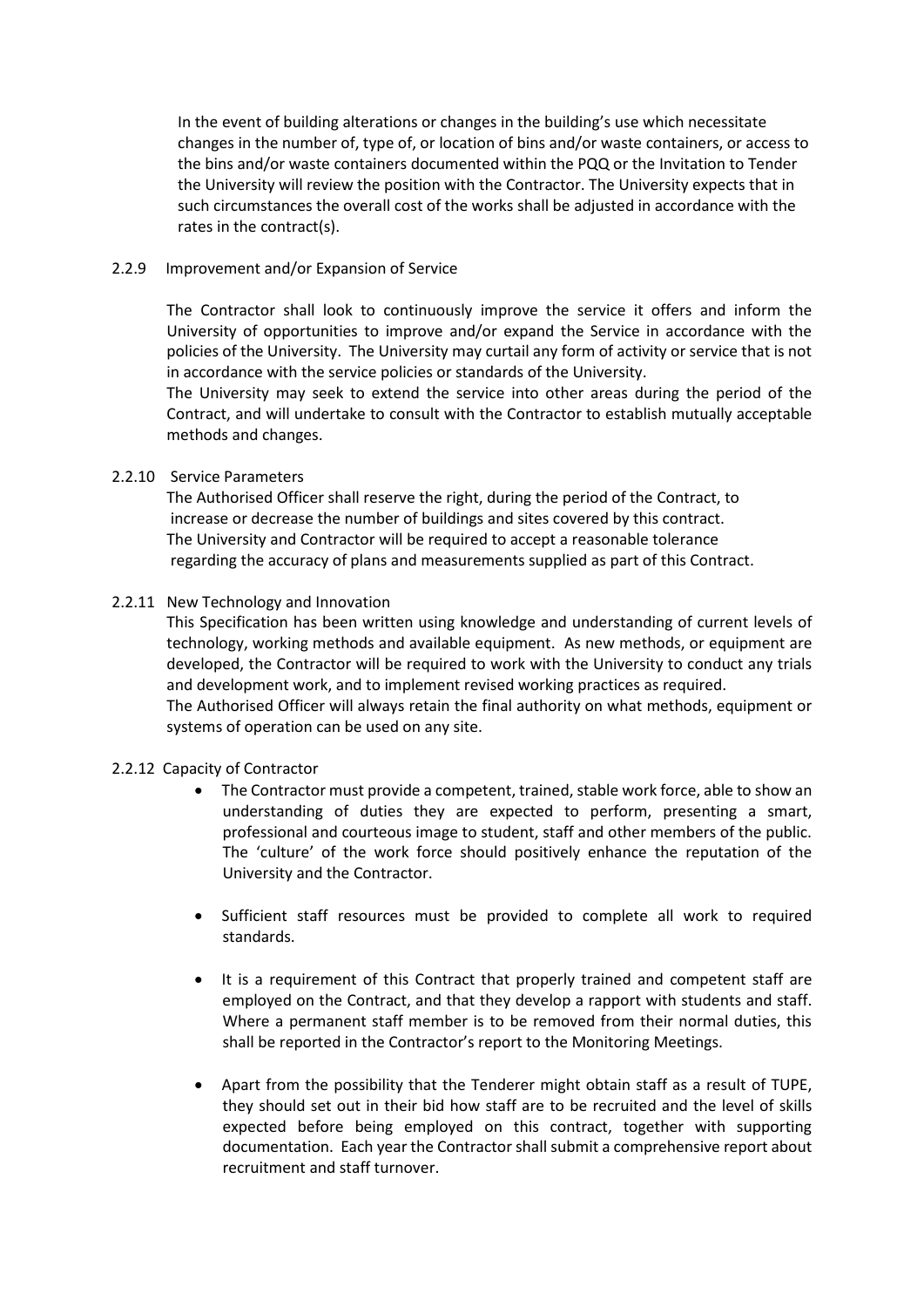### 2.2.13 Rehabilitation of Offenders Act

 The Tenderer is required to set out in their bid, how they intend to ensure staff are of the right calibre and disposition to be able to work in close proximity to students and member of the public

## 2.2.14 Key Performance Indicators

The Contractor shall be expected to meet or exceed the following key performance indicators (KPIs) and report on their compliance

## Attendance

i. A 99% attendance rate to agreed service requests for the required buildings or areas on the Day or date the service is due.

## Waste Collection

ii. A 95% clearance rate for the required service for the required building or area on the Day or Date it is due. (Unless a service is posponed/declined at the request of the UoH)

## 2.2.15 Provision of Performance Management Information by the Contractor and Reporting

Contractor(s) will be expected to attend regular contract operational meetings with the University's responsible officer as and when required to discuss how changes in service provision for Lot(s) can be made to the mutual benefit of both parties. It is anticipated that such meetings would be required monthly during the early part of the contract period, followed by quarterly meetings.

Contractor(s) will be expected to provide management information report on a monthly basis to the University throughout the duration of the contract in respect of each collection type and location detailed within the contract. A yearly report will also be expected to be provided by the Contractor(s)

 The reports shall, as appropriate, detail the following **by waste type** and idenitfy which Lot the report relates to**:**

- A) the total volume and tonnage per site per month.
- B) the total volume and tonnage per site per year.
- C) the total number of lifts per site per month.
- D) the total number of lifts per site per year.
- E) the percentage conformity to on time collections
- F) the percentage of the waste stream/Lot being recycled or being used for Energy
- G) Items affecting the performance of the Contract.
- H) Items which may improve the performance of the Contract.
- I) Items affecting the Health and Safety of the Contract.
- J) Proposals for new work practices that the Contractor may wish to introduce. Staff that have received training during the month and details of training planned for the next three months. Staff deployment, including the number of agency staff employed.
- K) Contacts made by staff, students and others during the month, including all enquiries, compliments, concerns and complaints.
- L) Staff that have been moved from their regular duties.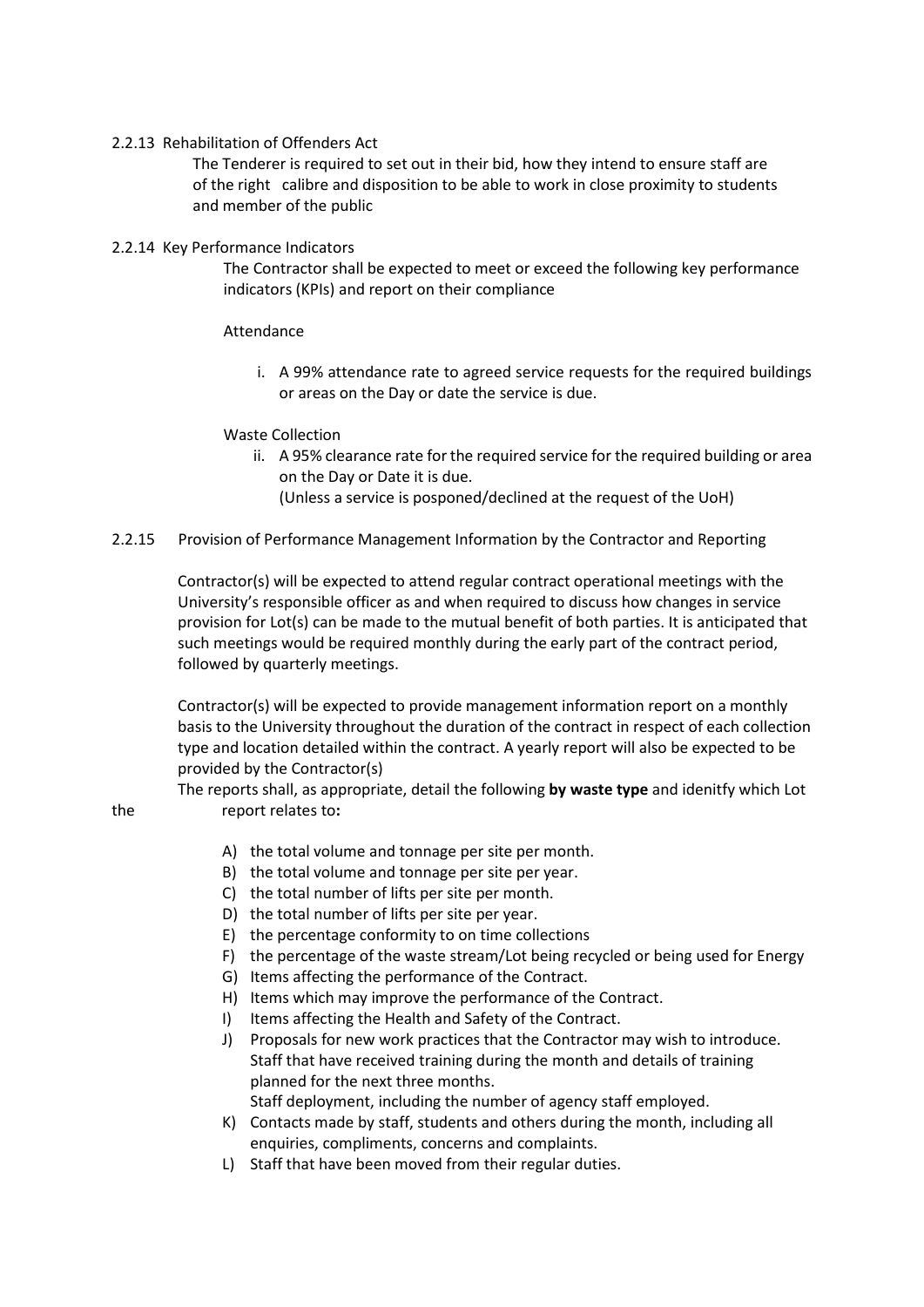- M) An appraisal of the activities for the month, based on the Contractor's monitoring report. This is to include any issues that, in the opinion of the Contract Manager fail to meet the Service Specification of the Contract.
- N) A statement of the achievements of the Contractor in overcoming and rectifying any previous shortfall in the Contract standard.
- O) The Contractors actual performance against the Service Level Agreements and KPI's for the contract for the previous month
- P) The trend of the Contractors performance against the KPI's for the previous 12 months (if available)

### 2.2.16 Report Generation

Each report shall be provided to the University within two weeks following the end of each month or following the year-end (31 July) where appropriate or upon reasonable request.

## 2.2.17 Invoicing:

The University is required to cross-charge waste management costs to internal customers and so may require invoices in respect of individual cost centres. Contractors will be expected to detail how they will be able to accommodate the University's requirements and shall submit a sample invoice with the tender.

The University anticipates that invoices will be issued by contractor(s) on a monthly basis throughout the contract term.

### 2.2.18 Fixed Price Requirement

The University expects Contractor(s) to provide a quotation for a fixed price for the initial first 2 year period of the contract. The University accepts that there may be variations to pricing as subject to government levies and any other environmental legislation affecting waste disposal and expects the Contractor to account for such levies and additional costs as far as possible when tendering for the Lot(s), however, the University accepts that some variation to the contract price may be necessary in the event of statutory or regulatory cost increases during the intial 2 year period.

Any increase in Excise Duty on fuel and road fund licences are deemed to be included within the fixed price element of the tender.

# 2.2.18 Pricing

Your Quote is to remain valid for 3 months after submission Please submit itemised pricing schedules Section 6 for each specific lot you are bidding for Your quote should allow for all management costs

### 2.2.19 Vehicle Standards:

It will be a requirement of the contract that all collection vehicles visiting University sites or premises will have as a minimum Audible Reversing Alarms ,Reversing Cameras and Flashing Beacons

### 2.2.20 Contractor Inductions